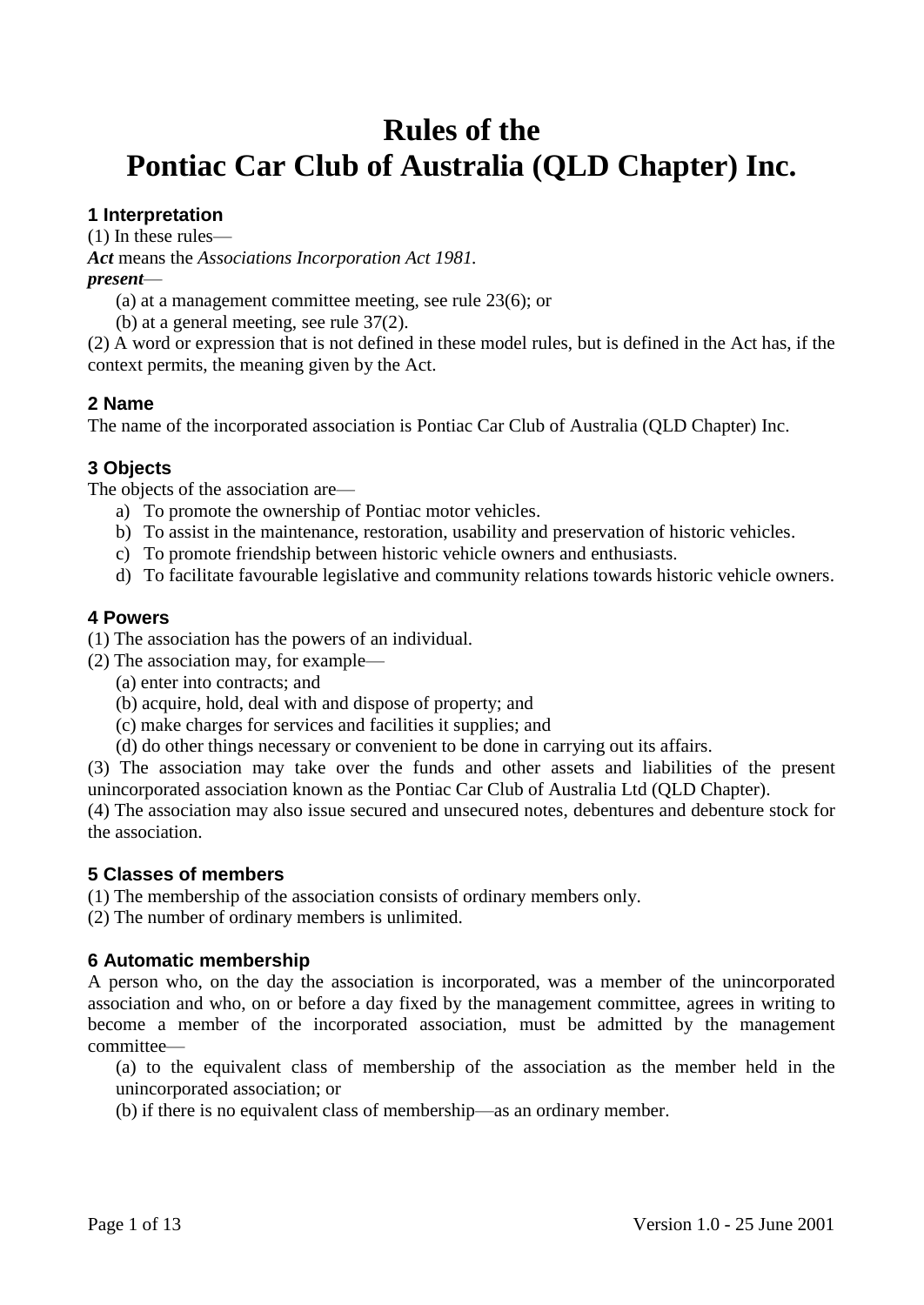## **7 New membership**

(1) An applicant for membership of the association must be proposed by 1 member of the association (the *proposer*) and seconded by another member (the *seconder*).

(2) An application for membership must be—

- (a) in writing; and
- (b) signed by the applicant and the applicants proposer and seconder; and
- (c) in the form decided by the management committee.

## **8 Membership fees**

(1) The membership fee for each ordinary membership and for each other class of membership (if  $any$ —

- (a) is the amount decided by the members from time to time at a general meeting; and
- (b) is payable when, and in the way, the management committee decides.

(2) A member of the incorporated association who, before becoming a member, has paid the members annual subscription for membership of the unincorporated association on or before a day fixed by the management committee, is not liable to pay a further amount of annual subscription for the period before the day fixed by the management committee as the day on which the next annual subscription is payable.

## **9 Admission and rejection of new members**

(1) The management committee must consider an application for membership at the next committee meeting held after it receives—

(a) the application for membership; and

(b) the appropriate membership fee for the application.

(2) The management committee must ensure that, as soon as possible after the person applies to become a member of the association, and before the management committee considers the persons application, the person is advised—

(a) whether or not the association has public liability insurance; and

(b) if the association has public liability insurance—the amount of the insurance.

(3) The management committee must decide at the meeting whether to accept or reject the application.

(4) If a majority of the members of the management committee present at the meeting vote to accept the applicant as a member, the applicant must be accepted as a member for the class of membership applied for.

(5) The secretary of the association must, as soon as practicable after the management committee decides to accept or reject an application, give the applicant a written notice of the decision.

## **10 When membership ends**

(1) A member may resign from the association by giving a written notice of resignation to the secretary.

(2) The resignation takes effect at—

(a) the time the notice is received by the secretary; or

(b) if a later time is stated in the notice—the later time.

(3) The management committee may terminate a members membership if the member—

- (a) is convicted of an indictable offence; or
- (b) does not comply with any of the provisions of these rules; or
- (c) has membership fees in arrears for at least 2 months; or

(d) conducts himself or herself in a way considered to be injurious or prejudicial to the character or interests of the association.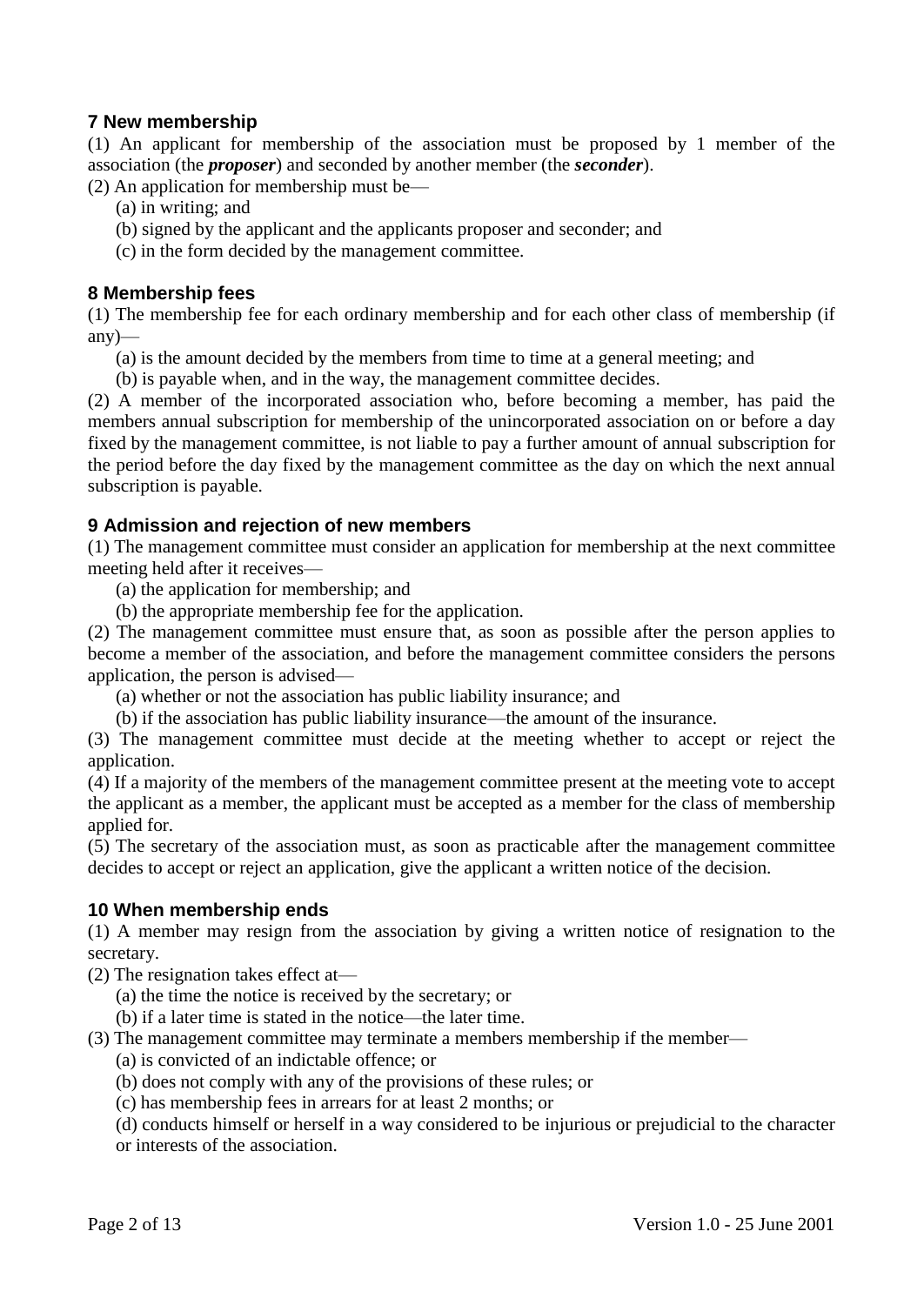(4) Before the management committee terminates a members membership, the committee must give the member a full and fair opportunity to show why the membership should not be terminated.

(5) If, after considering all representations made by the member, the management committee decides to terminate the membership, the secretary of the committee must give the member a written notice of the decision.

## **11 Appeal against rejection or termination of membership**

(1) A person whose application for membership has been rejected, or whose membership has been terminated, may give the secretary written notice of the persons intention to appeal against the decision.

(2) A notice of intention to appeal must be given to the secretary within 1 month after the person receives written notice of the decision.

(3) If the secretary receives a notice of intention to appeal, the secretary must, within 1 month after receiving the notice, call a general meeting to decide the appeal.

## **12 General meeting to decide appeal**

(1) The general meeting to decide an appeal must be held within 3 months after the secretary receives the notice of intention to appeal.

(2) At the meeting, the applicant must be given a full and fair opportunity to show why the application should not be rejected or the membership should not be terminated.

(3) Also, the management committee and the members of the committee who rejected the application or terminated the membership must be given a full and fair opportunity to show why the application should be rejected or the membership should be terminated.

(4) An appeal must be decided by a majority vote of the members present and eligible to vote at the meeting.

(5) If a person whose application for membership has been rejected does not appeal against the decision within 1 month after receiving written notice of the decision, or the person appeals but the appeal is unsuccessful, the secretary must, as soon as practicable, refund the membership fee paid by the person.

## **13 Register of members**

(1) The management committee must keep a register of members of the association.

- (2) The register must include the following particulars for each member—
	- (a) the full name of the member;
	- (b) the postal or residential address of the member;
	- (c) the date of admission as a member;
	- (d) the date of death or time of resignation of the member;
	- (e) details about the termination or reinstatement of membership;
	- (f) any other particulars the management committee or the members at a general meeting decide.
- (3) The register must be open for inspection by members of the association at all reasonable times.
- (4) A member must contact the secretary to arrange an inspection of the register.

(5) However, the management committee may, on the application of a member of the association, withhold information about the member (other than the members full name) from the register available for inspection if the management committee has reasonable grounds for believing the disclosure of the information would put the member at risk of harm.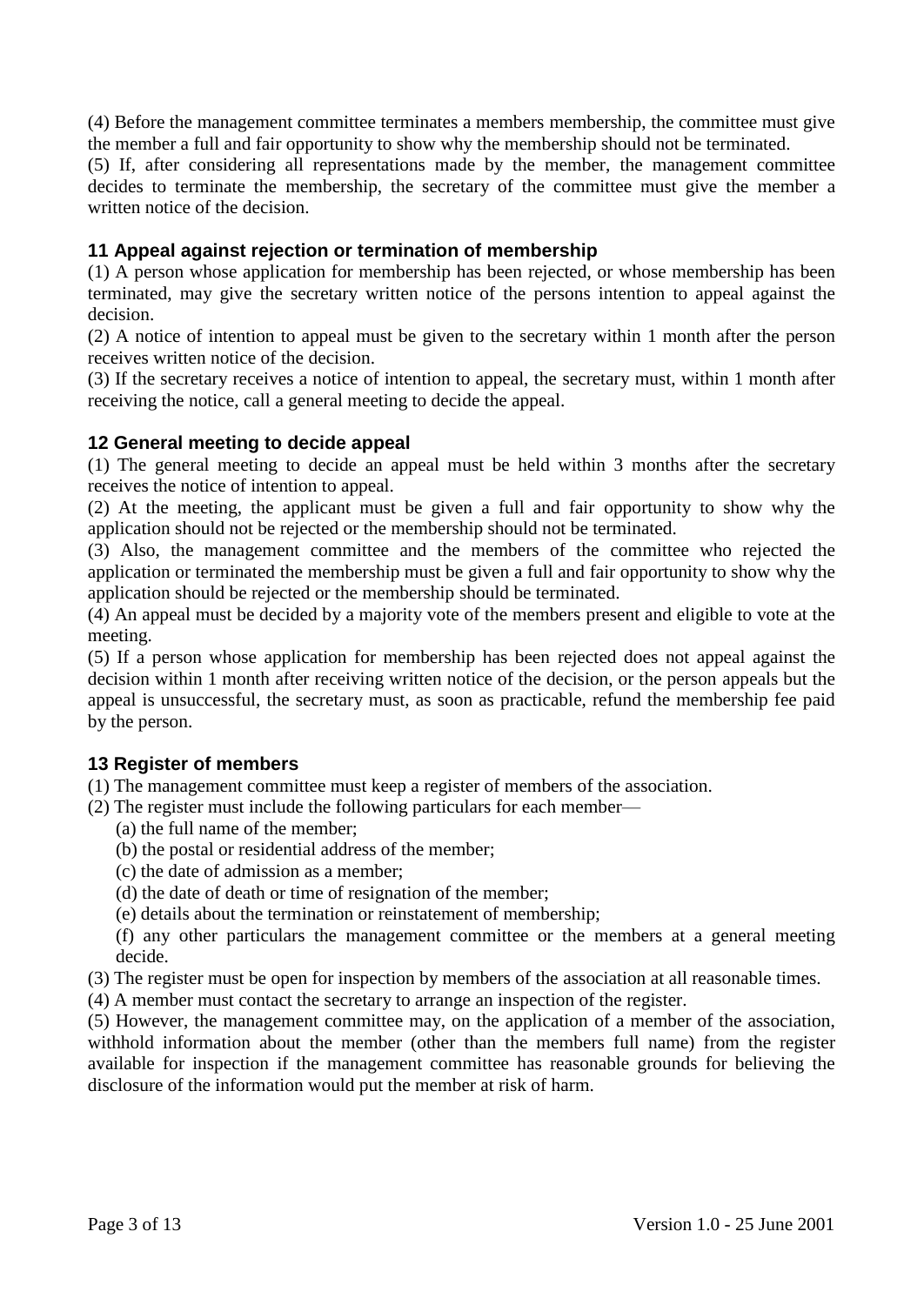## **14 Prohibition on use of information on register of members**

(1) A member of the association must not—

(a) use information obtained from the register of members of the association to contact, or send material to, another member of the association for the purpose of advertising for political, religious, charitable or commercial purposes; or

(b) disclose information obtained from the register to someone else, knowing that the information is likely to be used to contact, or send material to, another member of the association for the purpose of advertising for political, religious, charitable or commercial purposes.

(2) Subrule (1) does not apply if the use or disclosure of the information is approved by the association.

#### **15 Appointment or election of secretary**

(1) The secretary must be an individual residing in Queensland, or in another State but not more than 65km from the Queensland border, who is—

(a) a member of the association elected by the association as secretary; or

- (b) any of the following persons appointed by the management committee as secretary—
	- (i) a member of the associations management committee;
	- (ii) another member of the association;
	- (iii) another person.

(2) If the association has not elected an interim officer as secretary for the association before its incorporation, the members of the management committee must ensure a secretary is appointed or elected for the association within 1 month after incorporation.

(3) If a vacancy happens in the office of secretary, the members of the management committee must ensure a secretary is appointed or elected for the association within 1 month after the vacancy happens.

(4) If the management committee appoints a person mentioned in subrule  $(1)(b)(ii)$  as secretary, other than to fill a casual vacancy on the management committee, the person does not become a member of the management committee.

(5) However, if the management committee appoints a person mentioned in subrule  $(1)(b)(ii)$  as secretary to fill a casual vacancy on the management committee, the person becomes a member of the management committee.

(6) If the management committee appoints a person mentioned in subrule  $(1)(b)(iii)$  as secretary, the person does not become a member of the management committee.

(7) In this rule— *casual vacancy*, on a management committee, means a vacancy that happens when an elected member of the management committee resigns, dies or otherwise stops holding office.

## **16 Removal of secretary**

(1) The management committee of the association may at any time remove a person appointed by the committee as the secretary.

(2) If the management committee removes a secretary who is a person mentioned in rule  $15(1)(b)(i)$ , the person remains a member of the management committee.

(3) If the management committee removes a secretary who is a person mentioned in rule  $15(1)(b)(ii)$  and who has been appointed to a casual vacancy on the management committee under rule 15(5), the person remains a member of the management committee.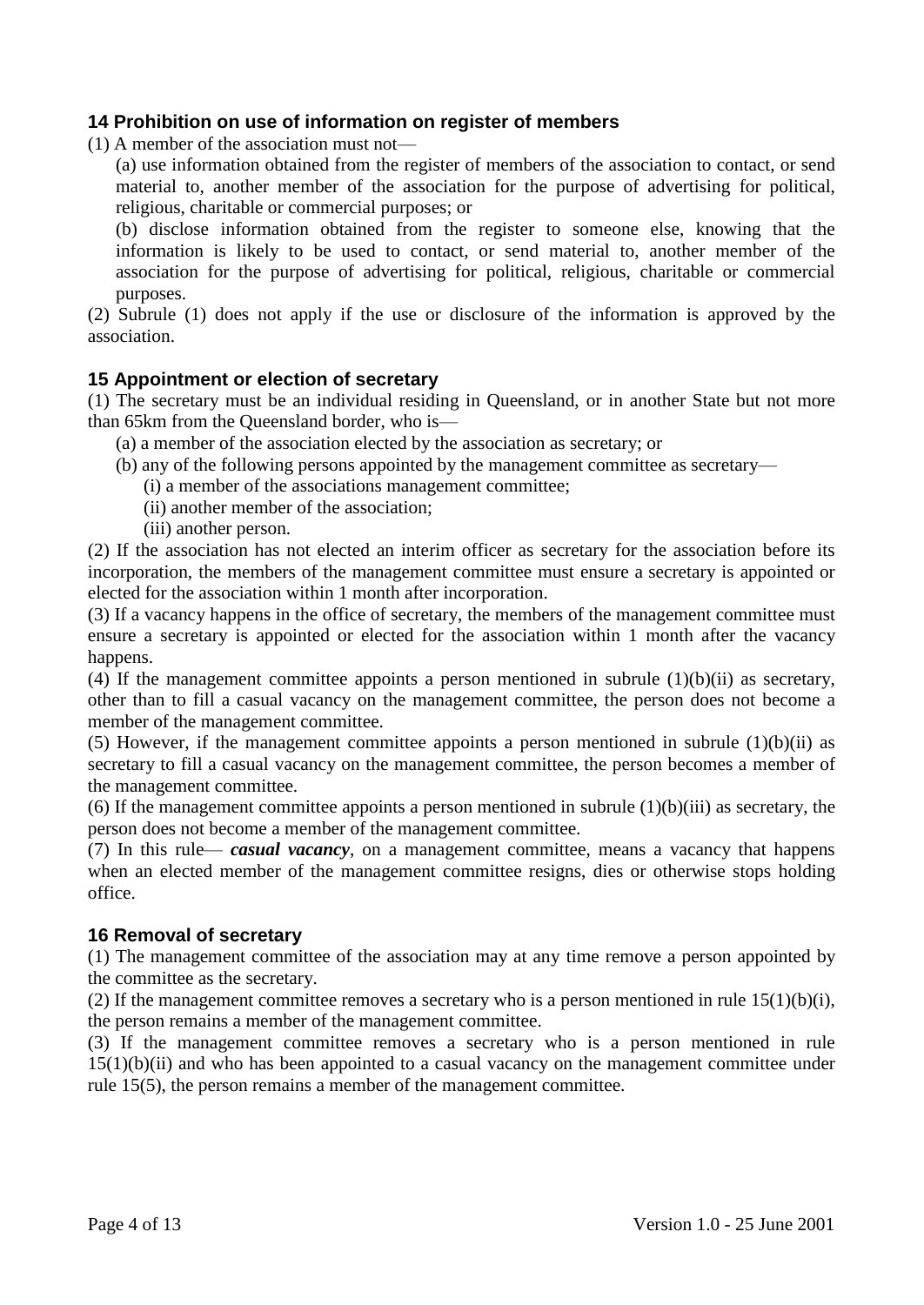# **17 Functions of secretary**

The secretary's functions include, but are not limited to—

(a) calling meetings of the association, including preparing notices of a meeting and of the business to be conducted at the meeting in consultation with the president of the association; and

- (b) keeping minutes of each meeting; and
- (c) keeping copies of all correspondence and other documents relating to the association; and
- (d) maintaining the register of members of the association.

#### **18 Membership of management committee**

(1) The management committee of the association consists of a president, treasurer, and any other members the association members elect at a general meeting.

(2) A member of the management committee, other than a secretary appointed by the management committee under rule 15(1)(b)(iii), must be a member of the association.

(3) At each annual general meeting of the association, the members of the management committee must retire from office, but are eligible, on nomination, for re-election.

(4) A member of the association may be appointed to a casual vacancy on the management committee under rule 21.

#### **19 Electing the management committee**

- (1) A member of the management committee may only be elected as follows—
	- (a) any 2 members of the association may nominate another member (the *candidate*) to serve as a member of the management committee;
	- (b) the nomination must be—
		- (i) in writing; and
		- (ii) signed by the candidate and the members who nominated him or her; and

(iii) given to the secretary at least 14 days before the annual general meeting at which the election is to be held;

(c) each member of the association present and eligible to vote at the annual general meeting may vote for 1 candidate for each vacant position on the management committee;

(d) if, at the start of the meeting, there are not enough candidates nominated, nominations may be taken from the floor of the meeting.

(2) A person may be a candidate only if the person—

(a) is an adult; and

(b) is not ineligible to be elected as a member under section 61A of the Act.

(3) A list of the candidates names in alphabetical order, with the names of the members who nominated each candidate, must be posted in a conspicuous place in the office or usual place of meeting of the association for at least 7 days immediately preceding the annual general meeting.

(4) If required by the management committee, balloting lists must be prepared containing the names of the candidates in alphabetical order.

(5) The management committee must ensure that, before a candidate is elected as a member of the management committee, the candidate is advised—

(a) whether or not the association has public liability insurance; and

(b) if the association has public liability insurance—the amount of the insurance.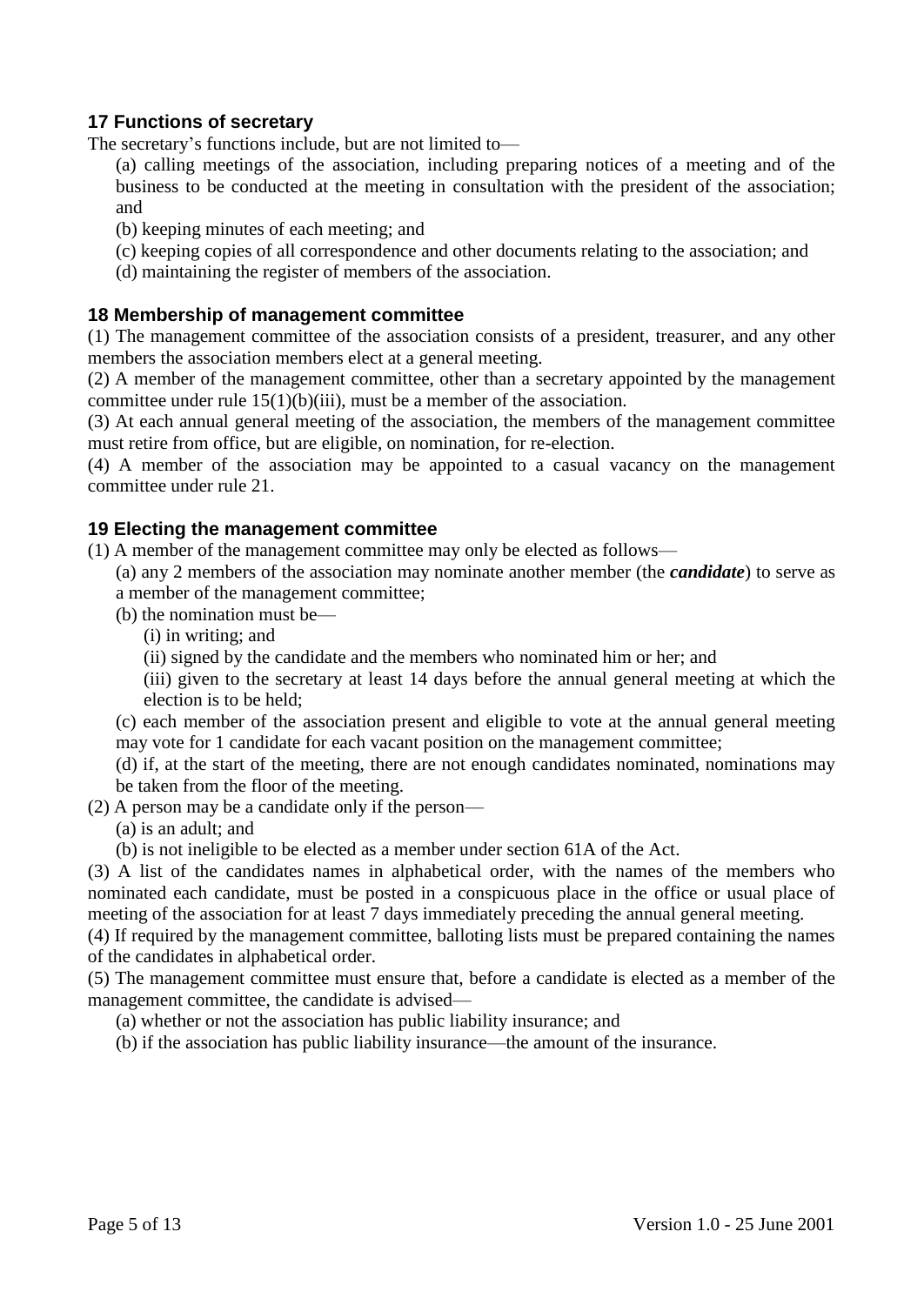# **20 Resignation, removal or vacation of office of management committee member**

(1) A member of the management committee may resign from the committee by giving written notice of resignation to the secretary.

(2) The resignation takes effect at—

(a) the time the notice is received by the secretary; or

(b) if a later time is stated in the notice—the later time.

(3) A member may be removed from office at a general meeting of the association if a majority of the members present and eligible to vote at the meeting vote in favour of removing the member.

(4) Before a vote of members is taken about removing the member from office, the member must be given a full and fair opportunity to show cause why he or she should not be removed from office.

(5) A member has no right of appeal against the members removal from office under this rule.

(6) A member immediately vacates the office of member in the circumstances mentioned in section 64(2) of the Act.

## **21 Vacancies on management committee**

(1) If a casual vacancy happens on the management committee, the continuing members of the committee may appoint another member of the association to fill the vacancy until the next annual general meeting.

(2) The continuing members of the management committee may act despite a casual vacancy on the management committee.

(3) However, if the number of committee members is less than the number fixed under rule 24(1) as a quorum of the management committee, the continuing members may act only to—

(a) increase the number of management committee members to the number required for a quorum; or

(b) call a general meeting of the association.

#### **22 Functions of management committee**

(1) Subject to these rules or a resolution of the members of the association carried at a general meeting, the management committee has the general control and management of the administration of the affairs, property and funds of the association.

(2) The management committee has authority to interpret the meaning of these rules and any matter relating to the association on which the rules are silent, but any interpretation must have regard to the Act, including any regulation made under the Act.

*Note*—

The Act prevails if the associations rules are inconsistent with the Act—see section 1B of the Act.

(3) The management committee may exercise the powers of the association—

(a) to borrow, raise or secure the payment of amounts in a way the members of the association decide; and

(b) to secure the amounts mentioned in paragraph (a) or the payment or performance of any debt, liability, contract, guarantee or other engagement incurred or to be entered into by the association in any way, including by the issue of debentures (perpetual or otherwise) charged upon the whole or part of the associations property, both present and future; and

(c) to purchase, redeem or pay off any securities issued; and

(d) to borrow amounts from members and pay interest on the amounts borrowed; and

(e) to mortgage or charge the whole or part of its property; and

(f) to issue debentures and other securities, whether outright or as security for any debt, liability or obligation of the association; and

- (g) to provide and pay off any securities issued; and
- (h) to invest in a way the members of the association may from time to time decide.

(4) For subrule (3)(d), the rate of interest must not be more than the current rate being charged for overdrawn accounts on money lent (regardless of the term of the loan) by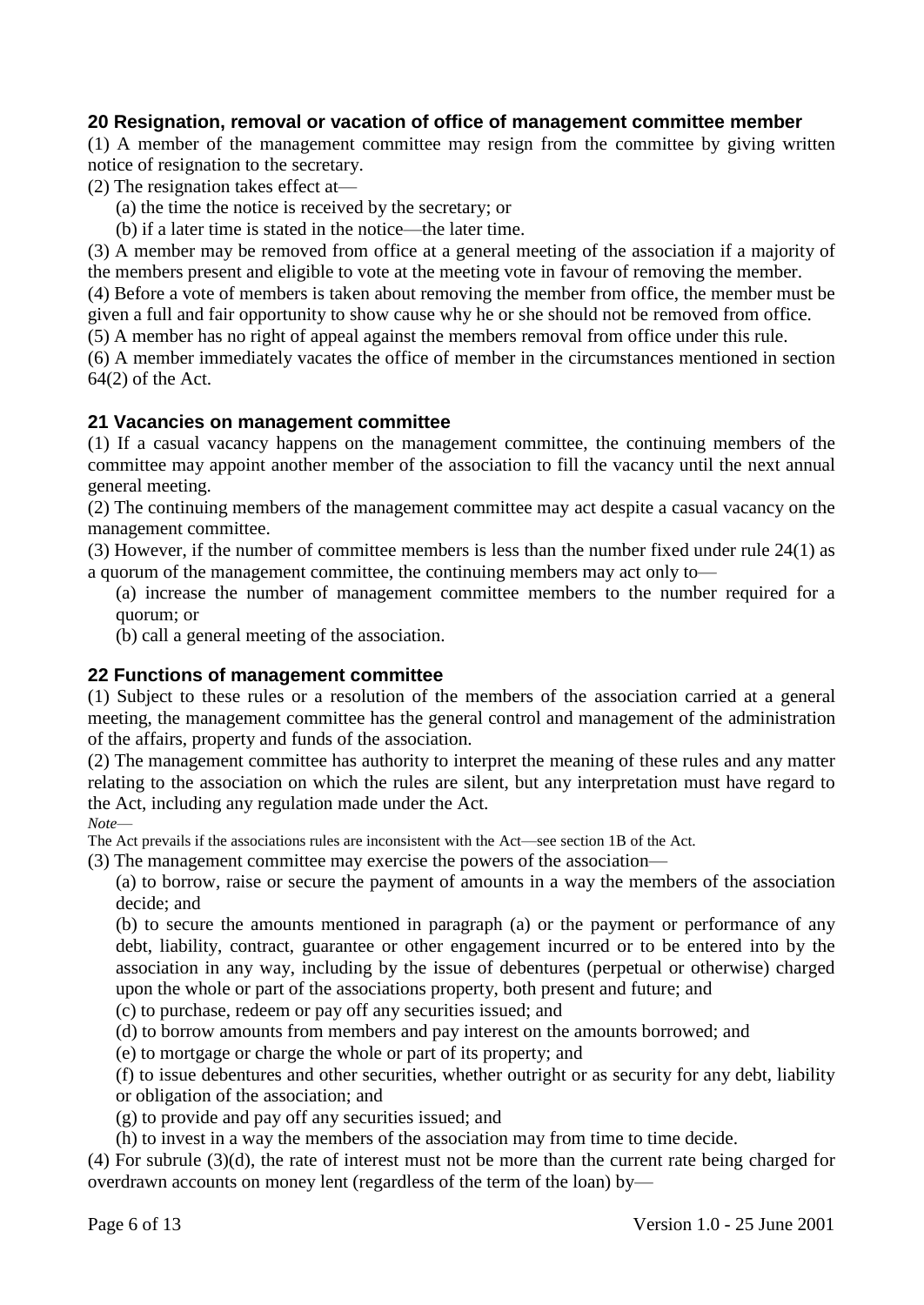(a) the financial institution for the association; or

(b) if there is more than 1 financial institution for the association—the financial institution nominated by the management committee.

## **23 Meetings of management committee**

(1) Subject to this rule, the management committee may meet and conduct its proceedings as it considers appropriate.

(2) The management committee must meet at least once every 4 months to exercise its functions.

(3) The management committee must decide how a meeting is to be called.

(4) Notice of a meeting is to be given in the way decided by the management committee.

(5) The management committee may hold meetings, or permit a committee member to take part in its meetings, by using any technology that reasonably allows the member to hear and take part in discussions as they happen.

(6) A committee member who participates in the meeting as mentioned in subrule (5) is taken to be present at the meeting.

(7) A question arising at a committee meeting is to be decided by a majority vote of members of the committee present at the meeting and, if the votes are equal, the question is decided in the negative.

(8) A member of the management committee must not vote on a question about a contract or proposed contract with the association if the member has an interest in the contract or proposed contract and, if the member does vote, the members vote must not be counted.

(9) The president is to preside as chairperson at a management committee meeting.

(10) If there is no president or if the president is not present within 10 minutes after the time fixed for a management committee meeting, the members may choose 1 of their number to preside as chairperson at the meeting.

## **24 Quorum for, and adjournment of, management committee meeting**

(1) At a management committee meeting, more than 50% of the members elected to the committee as at the close of the last general meeting of the members form a quorum.

(2) If there is no quorum within 30 minutes after the time fixed for a management committee meeting called on the request of members of the committee, the meeting lapses.

(3) If there is no quorum within 30 minutes after the time fixed for a management committee meeting called other than on the request of the members of the committee—

(a) the meeting is to be adjourned for at least 1 day; and

(b) the members of the management committee who are present are to decide the day, time and place of the adjourned meeting.

(4) If, at an adjourned meeting mentioned in subrule (3), there is no quorum within 30 minutes after the time fixed for the meeting, the meeting lapses.

## **25 Special meeting of management committee**

(1) If the secretary receives a written request signed by at least 33% of the members of the management committee, the secretary must call a special meeting of the committee by giving each member of the committee notice of the meeting within 14 days after the secretary receives the request.

(2) If the secretary is unable or unwilling to call the special meeting, the president must call the meeting.

- (3) A request for a special meeting must state—
	- (a) why the special meeting is called; and
	- (b) the business to be conducted at the meeting.
- (4) A notice of a special meeting must state—
	- (a) the day, time and place of the meeting; and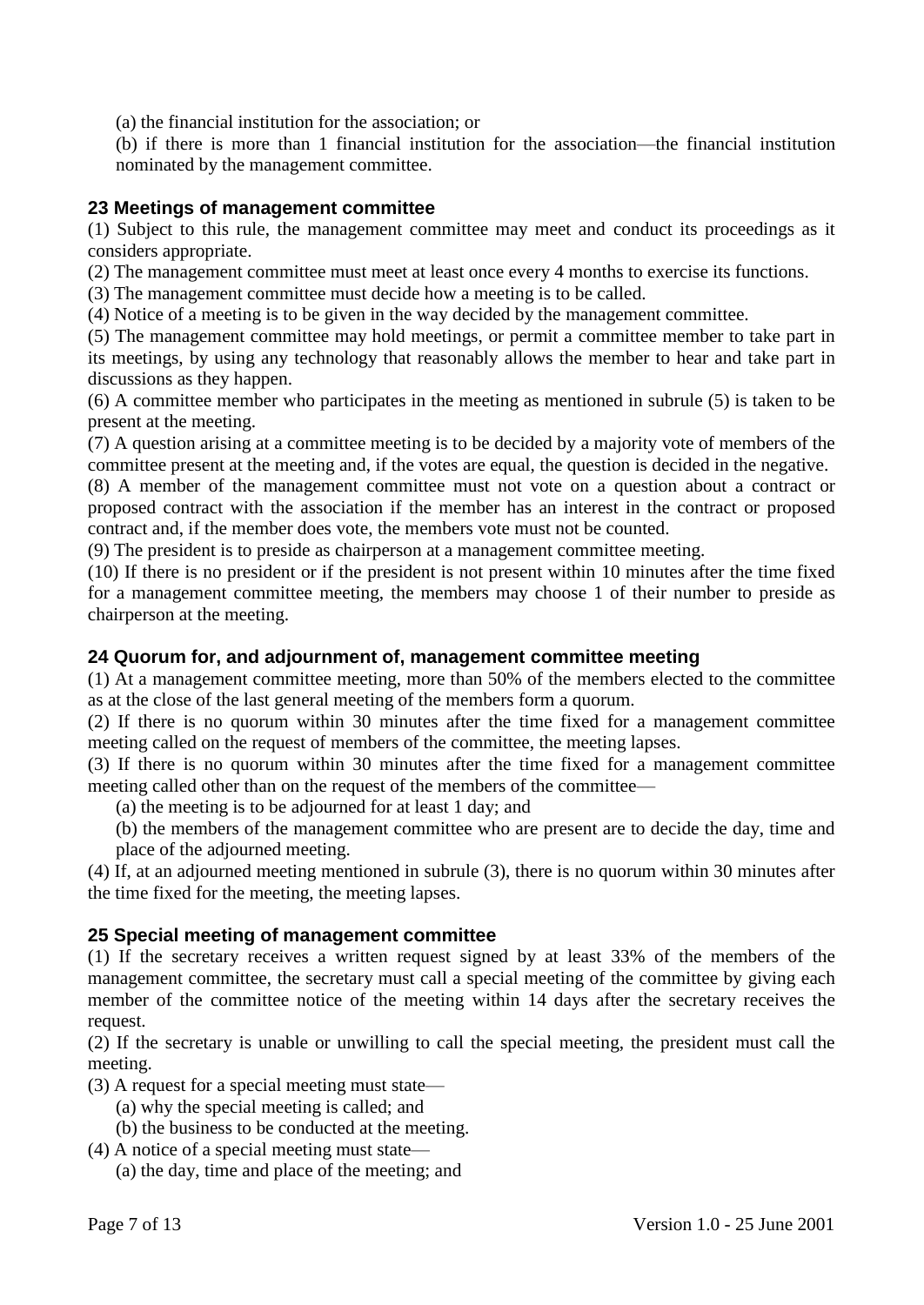(b) the business to be conducted at the meeting.

(5) A special meeting of the management committee must be held within 14 days after notice of the meeting is given to the members of the management committee.

## **26 Minutes of management committee meetings**

(1) The secretary must ensure full and accurate minutes of all questions, matters, resolutions and other proceedings of each management committee meeting are entered in a minute book.

(2) To ensure the accuracy of the minutes, the minutes of each management committee meeting must be signed by the chairperson of the meeting, or the chairperson of the next management committee meeting, verifying their accuracy.

#### **27 Appointment of subcommittees**

(1) The management committee may appoint a subcommittee consisting of members of the association considered appropriate by the committee to help with the conduct of the associations operations.

(2) A member of the subcommittee who is not a member of the management committee is not entitled to vote at a management committee meeting.

(3) A subcommittee may elect a chairperson of its meetings.

(4) If a chairperson is not elected, or if the chairperson is not present within 10 minutes after the time fixed for a meeting, the members present may choose 1 of their number to be chairperson of the meeting.

(5) A subcommittee may meet and adjourn as it considers appropriate.

(6) A question arising at a subcommittee meeting is to be decided by a majority vote of the members present at the meeting and, if the votes are equal, the question is decided in the negative.

#### **28 Acts not affected by defects or disqualifications**

(1) An act performed by the management committee, a subcommittee or a person acting as a member of the management committee is taken to have been validly performed.

(2) Subrule (1) applies even if the act was performed when—

(a) there was a defect in the appointment of a member of the management committee, subcommittee or person acting as a member of the management committee; or

(b) a management committee member, subcommittee member or person acting as a member of the management committee was disqualified from being a member.

#### **29 Resolutions of management committee without meeting**

(1) A written resolution signed by each member of the management committee is as valid and effectual as if it had been passed at a committee meeting that was properly called and held.

(2) A resolution mentioned in subrule (1) may consist of several documents in like form, each signed by 1 or more members of the committee.

#### **30 First annual general meeting**

The first annual general meeting must be held within 6 months after the end date of the association's first reportable financial year.

#### **31 Subsequent annual general meetings**

Each subsequent annual general meeting must be held—

- (a) at least once each year; and
- (b) within 6 months after the end date of the association's reportable financial year.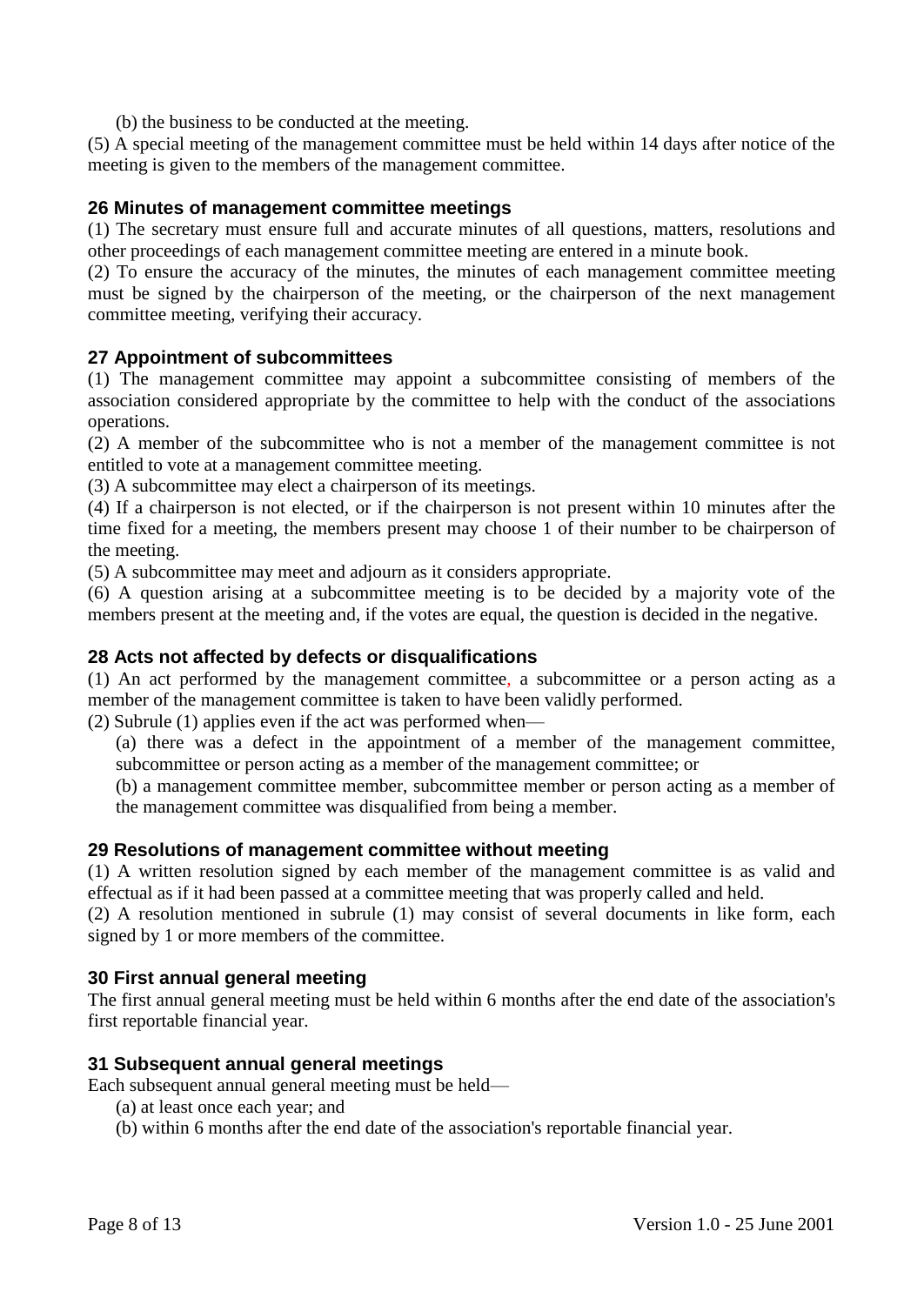## **32 Business to be conducted at annual general meeting of level 1 incorporated associations and particular level 2 and 3 incorporated associations**

- (1) This rule applies only if the association is—
	- (a) a level 1 incorporated association; or
	- (b) a level 2 incorporated association to which section 59 of the Act applies; or
	- (c) a level 3 incorporated association to which section 59 of the Act applies.
- (2) The following business must be conducted at each annual general meeting of the association—

(a) receiving the association's financial statement, and audit report, for the last reportable financial year;

- (b) presenting the financial statement and audit report to the meeting for adoption;
- (c) electing members of the management committee;

(d) for a level 1 incorporated association—appointing an auditor or an accountant for the present financial year;

(e) for a level 2 incorporated association, or a level 3 incorporated association, to which section 59 of the Act applies—appointing an auditor, an accountant or an approved person for the present financial year.

#### **33 Business to be conducted at annual general meeting of other level 2 incorporated associations**

(1) This rule applies only if the association is a level 2 incorporated association to which section 59A of the Act applies.

- (2) The following business must be conducted at each annual general meeting of the association— (a) receiving the association's financial statement, and signed statement, for the last reportable financial year;
	- (b) presenting the financial statement and signed statement to the meeting for adoption;
	- (c) electing members of the management committee;
	- (d) appointing an auditor, an accountant or an approved person for the present financial year.

## **34 Business to be conducted at annual general meeting of other level 3 incorporated associations**

(1) This rule applies only if the association is a level 3 incorporated association to which section 59B of the Act applies.

- (2) The following business must be conducted at each annual general meeting of the association— (a) receiving the association's financial statement, and signed statement, for the last reportable financial year;
	- (b) presenting the financial statement and signed statement to the meeting for adoption;
	- (c) electing members of the management committee.

## **35 Notice of general meeting**

(1) The secretary may call a general meeting of the association.

(2) The secretary must give at least 14 days notice of the meeting to each member of the association.

- (3) If the secretary is unable or unwilling to call the meeting, the president must call the meeting.
- (4) The management committee may decide the way in which the notice must be given.
- (5) However, notice of the following meetings must be given in writing—

(a) a meeting called to hear and decide the appeal of a person against the management committee's decision—

- (i) to reject the person's application for membership of the association; or
- (ii) to terminate the person's membership of the association;
- (b) a meeting called to hear and decide a proposed special resolution of the association.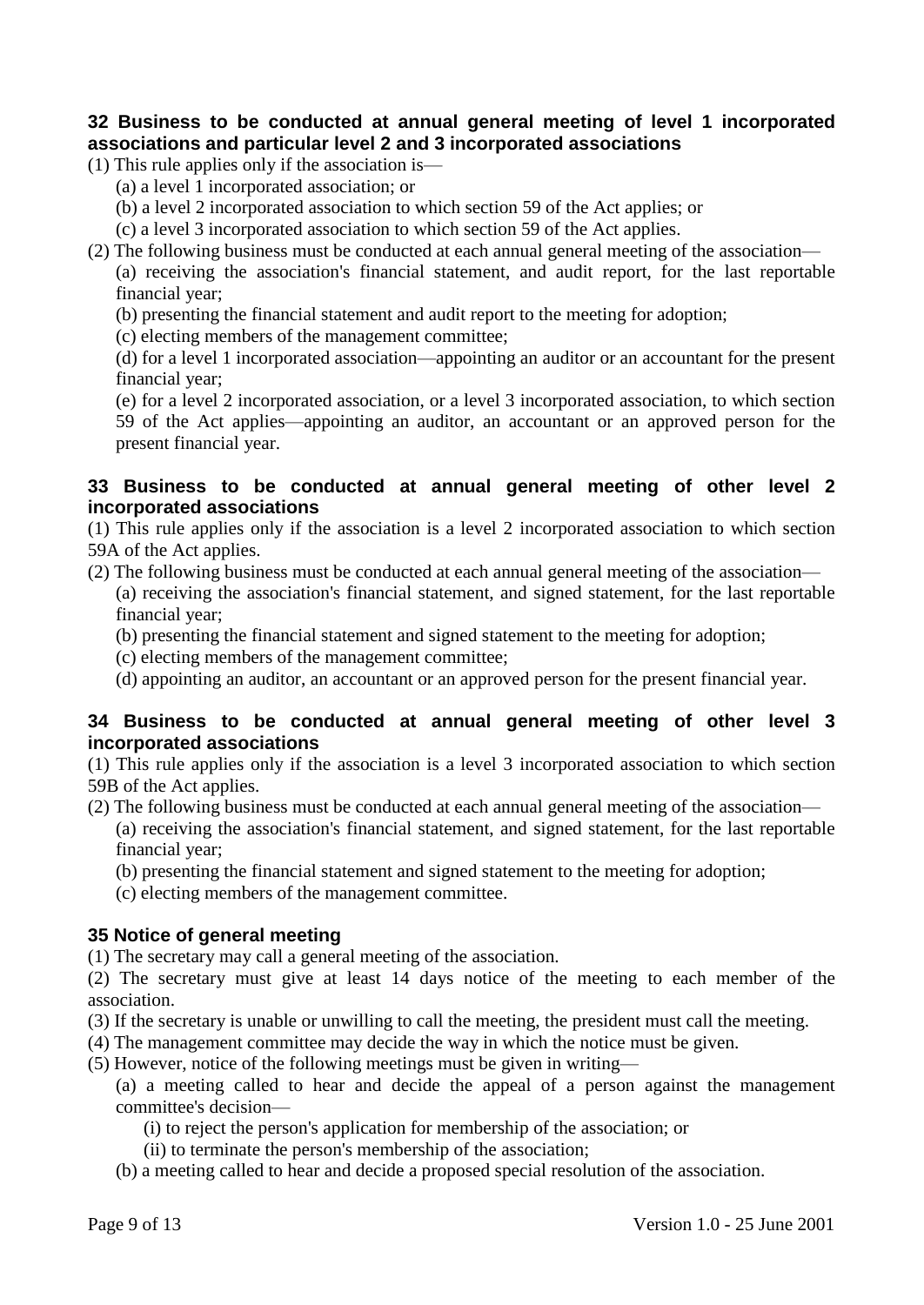(6) A notice of a general meeting must state the business to be conducted at the meeting.

# **36 Quorum for, and adjournment of, general meeting**

(1) The quorum for a general meeting is at least the number of members elected or appointed to the management committee at the close of the association's last general meeting plus 1.

(2) However, if all members of the association are members of the management committee, the quorum is the total number of members less 1.

(3) No business may be conducted at a general meeting unless there is a quorum of members when the meeting proceeds to business.

(4) If there is no quorum within 30 minutes after the time fixed for a general meeting called on the request of members of the management committee or the association, the meeting lapses.

(5) If there is no quorum within 30 minutes after the time fixed for a general meeting called other than on the request of members of the management committee or the association—

(a) the meeting is to be adjourned for at least 7 days; and

(b) the management committee is to decide the day, time and place of the adjourned meeting.

(6) The chairperson may, with the consent of any meeting at which there is a quorum, and must if directed by the meeting, adjourn the meeting from time to time and from place to place.

(7) If a meeting is adjourned under subrule (6), only the business left unfinished at the meeting from which the adjournment took place may be conducted at the adjourned meeting.

(8) The secretary is not required to give the members notice of an adjournment or of the business to be conducted at an adjourned meeting unless a meeting is adjourned for at least 30 days.

(9) If a meeting is adjourned for at least 30 days, notice of the adjourned meeting must be given in the same way notice is given for an original meeting.

## **37 Procedure at general meeting**

(1) A member may take part and vote in a general meeting in person, by proxy, by attorney or by using any technology that reasonably allows the member to hear and take part in discussions as they happen.

(2) A member who participates in a meeting as mentioned in subrule (1) is taken to be present at the meeting.

(3) At each general meeting—

(a) the president is to preside as chairperson; and

(b) if there is no president or if the president is not present within 15 minutes after the time fixed for the meeting or is unwilling to act, the members present must elect 1 of their number to be chairperson of the meeting; and

(c) the chairperson must conduct the meeting in a proper and orderly way.

## **38 Voting at general meeting**

(1) At a general meeting, each question, matter or resolution, other than a special resolution, must be decided by a majority of votes of the members present.

(2) Each member present and eligible to vote is entitled to 1 vote only and, if the votes are equal, the chairperson has a casting vote as well as a primary vote.

(3) A member is not entitled to vote at a general meeting if the member's annual subscription is in arrears at the date of the meeting.

(4) The method of voting is to be decided by the management committee.

(5) However, if at least 20% of the members present demand a secret ballot, voting must be by secret ballot.

(6) If a secret ballot is held, the chairperson must appoint 2 members to conduct the secret ballot in the way the chairperson decides.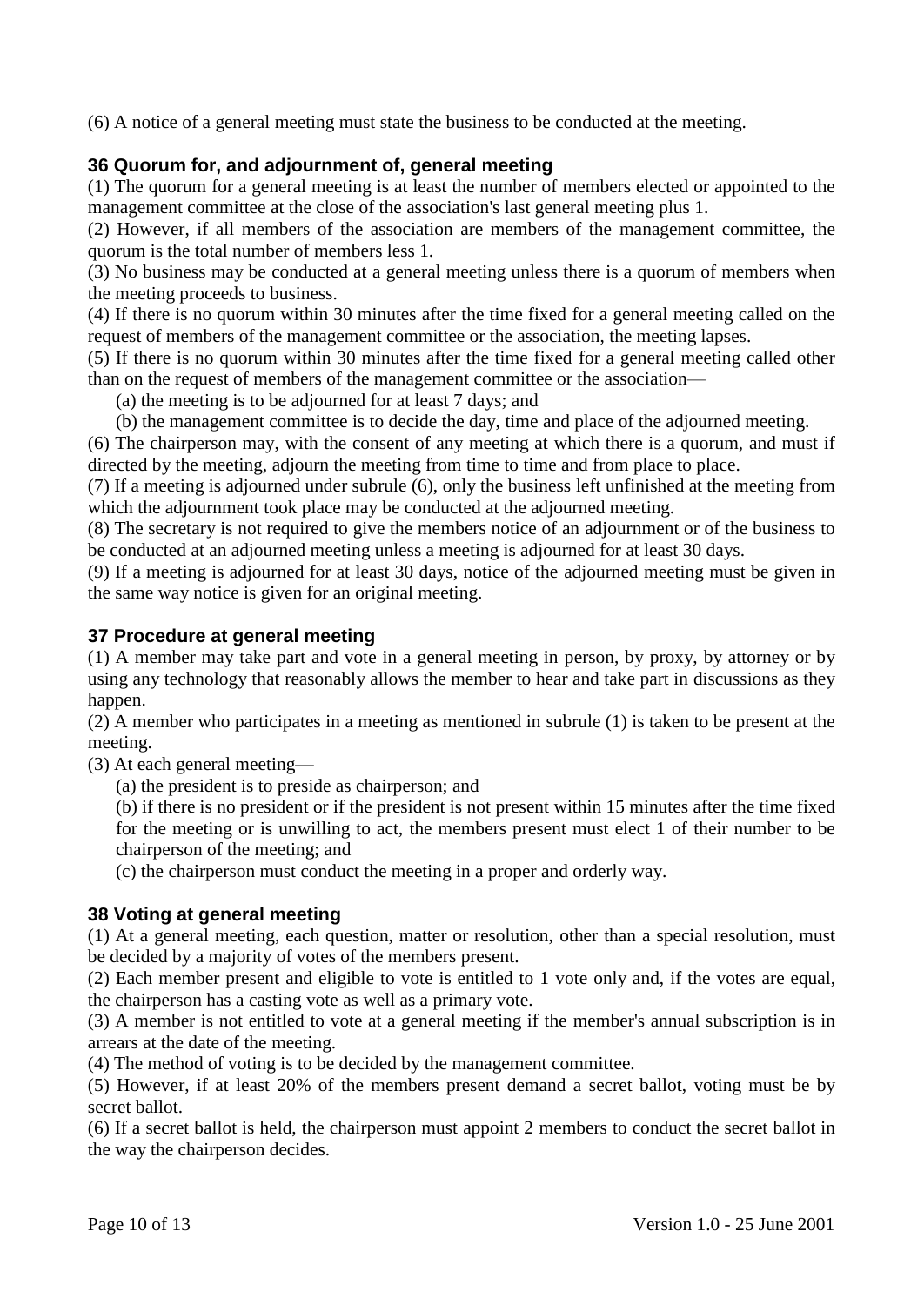(7) The result of a secret ballot as declared by the chairperson is taken to be a resolution of the meeting at which the ballot was held.

## **39 Special general meeting**

(1) The secretary must call a special general meeting by giving each member of the association notice of the meeting within 14 days after—

- (a) being directed to call the meeting by the management committee; or
- (b) being given a written request signed by—

(i) at least 33% of the number of members of the management committee when the request is signed; or

(ii) at least the number of ordinary members of the association equal to double the number of members of the association on the management committee when the request is signed plus 1; or

(c) being given a written notice of an intention to appeal against the decision of the management committee—

(i) to reject an application for membership; or

(ii) to terminate a person's membership.

- (2) A request mentioned in subrule  $(1)(b)$  must state—
	- (a) why the special general meeting is being called; and
	- (b) the business to be conducted at the meeting.
- (3) A special general meeting must be held within 3 months after the secretary—

(a) is directed to call the meeting by the management committee; or

- (b) is given the written request mentioned in subrule (1)(b); or
- (c) is given the written notice of an intention to appeal mentioned in subrule  $(1)(c)$ .

(4) If the secretary is unable or unwilling to call the special meeting, the president must call the meeting.

## **40 Proxies**

(1) An instrument appointing a proxy must be in writing and be in the following or similar form—

| [Name of association]: |                                        | of |                                                                                                        |
|------------------------|----------------------------------------|----|--------------------------------------------------------------------------------------------------------|
| ı.                     |                                        |    | , being                                                                                                |
|                        | a member of the association, appoint   |    |                                                                                                        |
|                        |                                        | of |                                                                                                        |
|                        |                                        |    | as my proxy to vote for me on my behalf at the (annual) general meeting of the association, to be held |
| <sub>on</sub>          |                                        |    |                                                                                                        |
|                        | the                                    |    | day                                                                                                    |
|                        |                                        |    | 20                                                                                                     |
|                        | and at any adjournment of the meeting. |    |                                                                                                        |
| Signed this            | day of                                 | 20 |                                                                                                        |

(2) The instrument appointing a proxy must—

(a) if the appointor is an individual—be signed by the appointor or the appointor's attorney properly authorised in writing; or

- (b) if the appointor is a corporation—
	- (i) be under seal; or
	- (ii) be signed by a properly authorised officer or attorney of the corporation.

(3) A proxy may be a member of the association or another person.

(4) The instrument appointing a proxy is taken to confer authority to demand or join in demanding a secret ballot.

(5) Each instrument appointing a proxy must be given to the secretary before the start of the meeting or adjourned meeting at which the person named in the instrument proposes to vote.

(6) Unless otherwise instructed by the appointor, the proxy may vote as the proxy considers appropriate.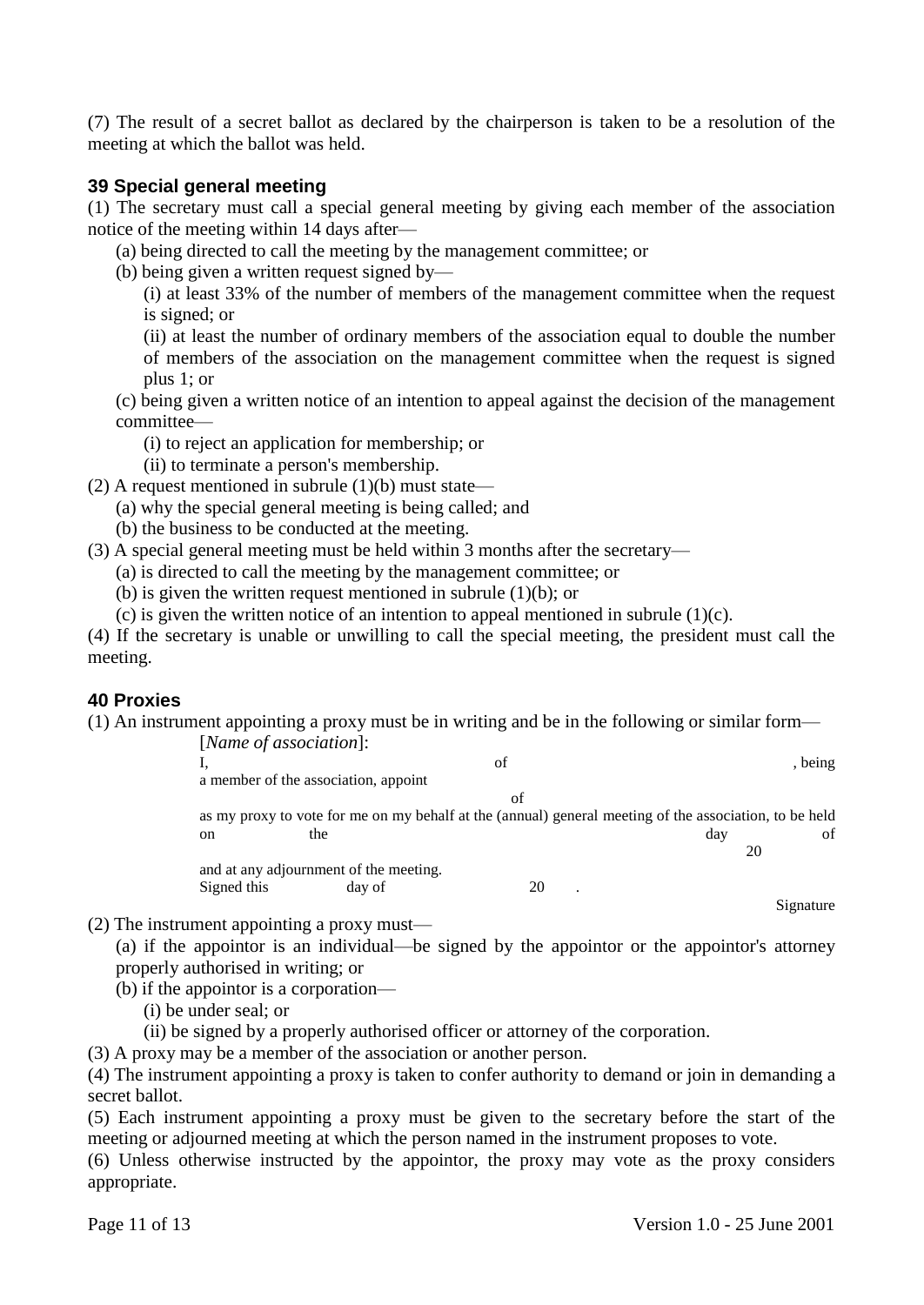(7) If a member wants a proxy to vote for or against a resolution, the instrument appointing the proxy must be in the following or similar form—

| [Name of association]: |                                        |                                                                                                         |     |           |
|------------------------|----------------------------------------|---------------------------------------------------------------------------------------------------------|-----|-----------|
|                        | of                                     |                                                                                                         |     | being     |
|                        | a member of the association, appoint   |                                                                                                         |     |           |
|                        |                                        | of                                                                                                      |     |           |
|                        |                                        | as my proxy to vote for me on my behalf at the (annual) general meeting of the association, to be held  |     |           |
| on                     | the                                    |                                                                                                         | day | of        |
|                        |                                        |                                                                                                         |     | 20        |
|                        | and at any adjournment of the meeting. |                                                                                                         |     |           |
| Signed this            | day of                                 | 20                                                                                                      |     |           |
|                        |                                        |                                                                                                         |     | Signature |
|                        |                                        | This form is to be used *in favour of /*against <i>strike out whichever is not wanted</i> the following |     |           |
| resolutions—           |                                        |                                                                                                         |     |           |
|                        |                                        |                                                                                                         |     |           |

[*List relevant resolutions*]

## **41 Minutes of general meetings**

(1) The secretary must ensure full and accurate minutes of all questions, matters, resolutions and other proceedings of each general meeting are entered in a minute book.

(2) To ensure the accuracy of the minutes—

(a) the minutes of each general meeting must be signed by the chairperson of the meeting, or the chairperson of the next general meeting, verifying their accuracy; and

(b) the minutes of each annual general meeting must be signed by the chairperson of the meeting, or the chairperson of the next meeting of the association that is a general meeting or annual general meeting, verifying their accuracy.

(3) If asked by a member of the association, the secretary must, within 28 days after the request is made—

(a) make the minute book for a particular general meeting available for inspection by the member at a mutually agreed time and place; and

(b) give the member copies of the minutes of the meeting.

(4) The association may require the member to pay the reasonable costs of providing copies of the minutes.

## **42 By-laws**

(1) The management committee may make, amend or repeal by-laws, not inconsistent with these rules, for the internal management of the association.

(2) A by-law may be set aside by a vote of members at a general meeting of the association.

#### **43 Alteration of rules**

(1) Subject to the Act, these rules may be amended, repealed or added to by a special resolution carried at a general meeting.

(2) However an amendment, repeal or addition is valid only if it is registered by the chief executive.

## **44 Common seal**

(1) The management committee must ensure the association has a common seal.

(2) The common seal must be—

(a) kept securely by the management committee; and

(b) used only under the authority of the management committee.

(3) Each instrument to which the seal is attached must be signed by a member of the management committee and countersigned by—

(a) the secretary; or

(b) another member of the management committee; or